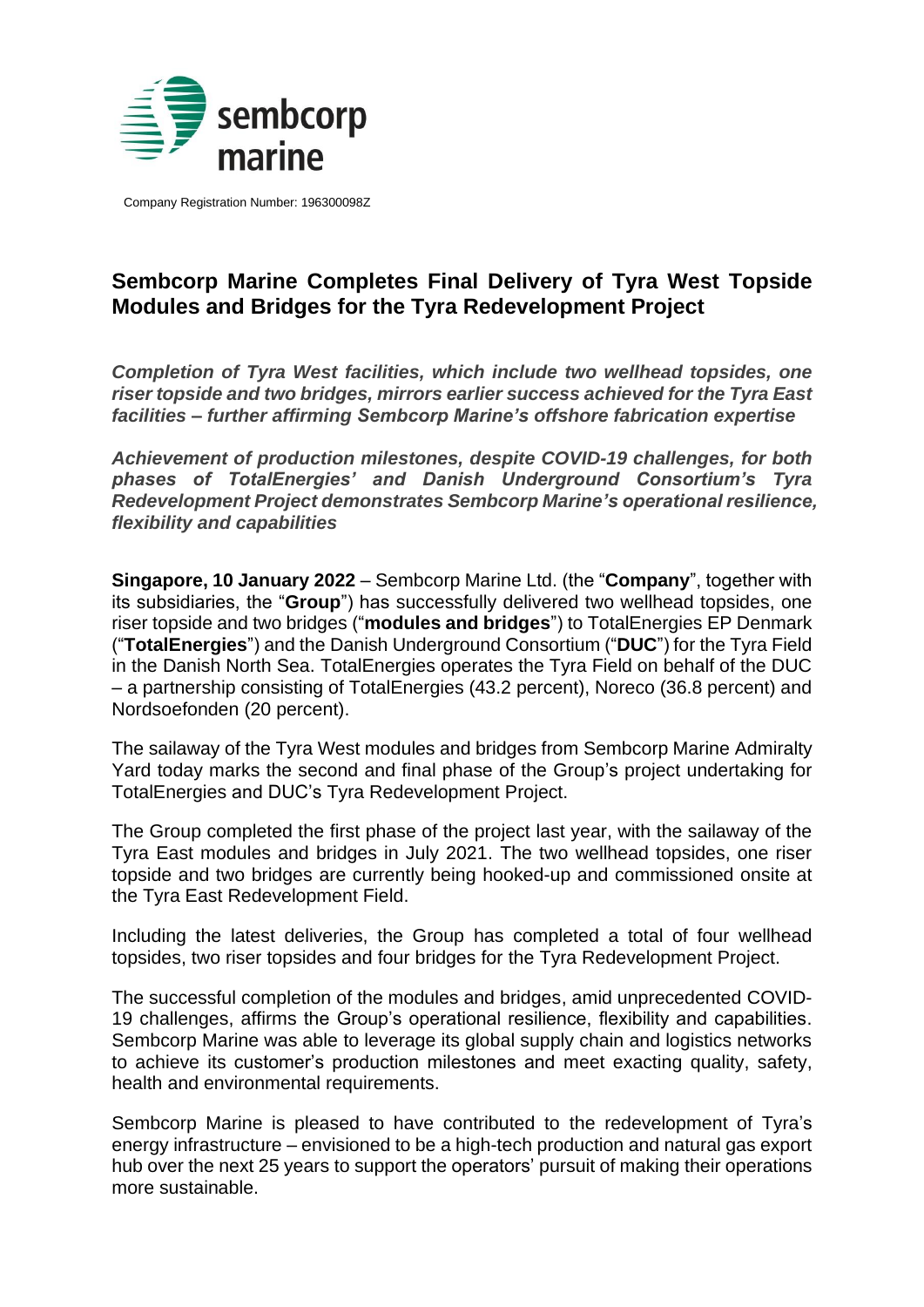Sembcorp Marine Head of Offshore Platforms, Mr Samuel Wong, said, "We are very pleased to complete the final phase of our project for TotalEnergies and DUC's Tyra Redevelopment. We are heartened by the close collaboration with TotalEnergies. Since the award of the contract in 2019, we have worked as one team and in even tighter partnership to overcome and rise above the challenges brought on by the COVID-19 pandemic. Thank you for entrusting Sembcorp Marine with Tyra and the continued confidence in the Group. Today, we celebrate a significant milestone with the sailaway of the remaining modules and bridges."

Head of Tyra Redevelopment for TotalEnergies said, "Today we celebrate the sailaway of the Tyra West facilities towards the North Sea. This is a key step forward for the Tyra Redevelopment Project and marks another successful conclusion to the long collaboration TotalEnergies has with Sembcorp Marine. The Sembcorp Marine and TotalEnergies teams deserve my appreciation as they've stayed relentless, committed and resilient to deliver six production topsides and four bridges according to agreed schedule despite constant challenges in a COVID-19 pandemic environment."



Sailaway of TotalEnergies' topsides and bridges for Tyra West Redevelopment Field (*Photo: SCM, all Rights reserved)*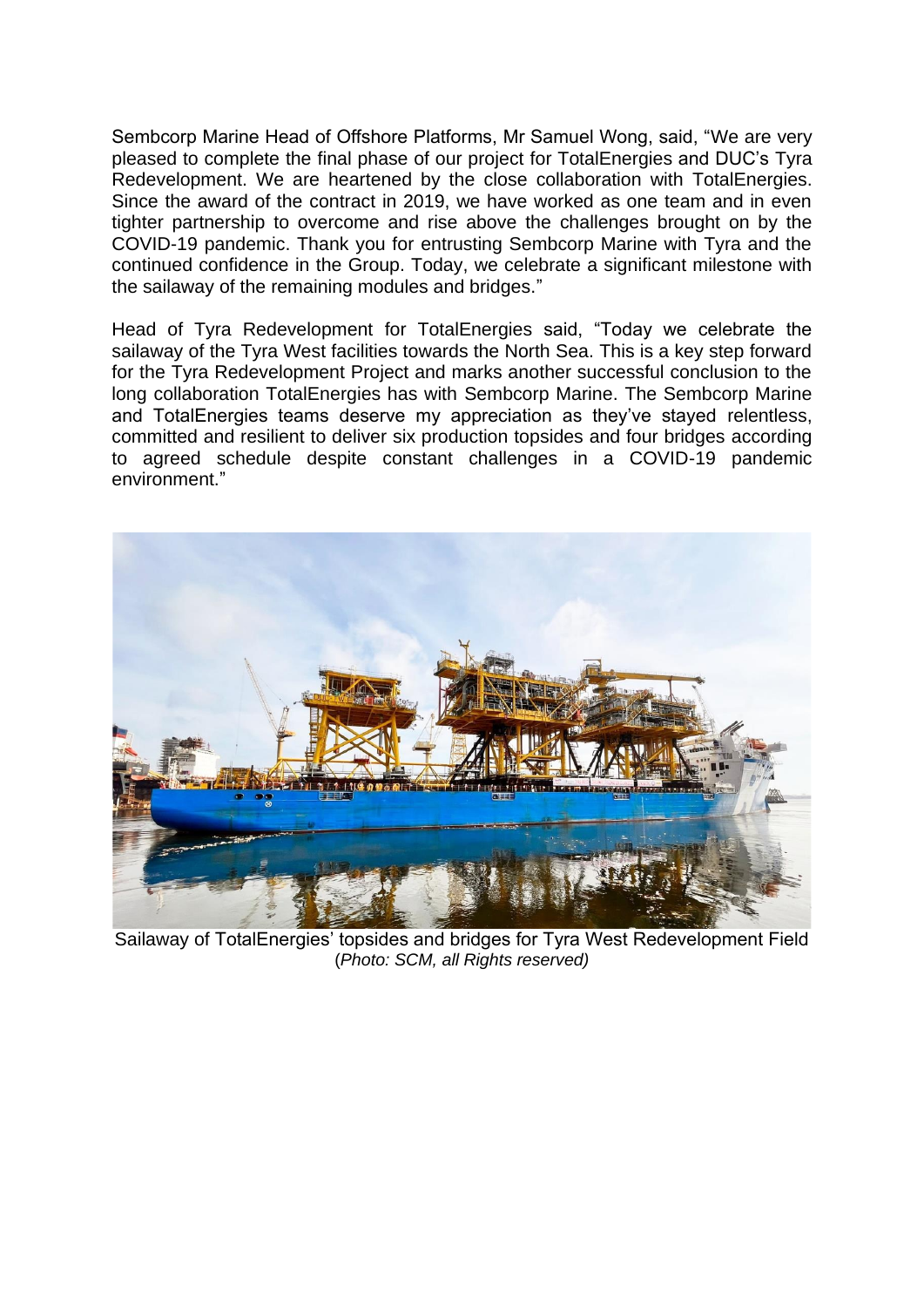

Delivery of two wellhead topsides, a riser topside and two bridges for the Tyra West facilities marks the completion of the final phase of Tyra Redevelopment Project at Sembcorp Marine (*Photo: SCM, all Rights reserved)*

## **Note to Editors**

For the high-resolution version of the above images, please [click here.](https://drive.google.com/drive/folders/1gkLkhOj961jC-7-b8zWvHP_Ht50o3wiO?usp=sharing)

## **About Sembcorp Marine**

Sembcorp Marine Ltd provides innovative engineering solutions to the global offshore, marine and energy industries. Headquartered in Singapore, the Group has close to 60 years of track record in the design and construction of rigs, floaters, offshore platforms and specialised vessels, as well as in the repair, upgrading and conversion of different ship types. Sembcorp Marine's solutions focus on the following areas: Renewables, Process, Gas, Ocean Living and Advanced Drilling Rigs.

Sembcorp Marine's customers include major energy companies, owners of floating production units, shipping companies and cruise and ferry operators. They are supported by four commercial units: Rigs & Floaters; Repairs & Upgrades; Offshore Platforms and Specialised Shipbuilding.

Sembcorp Marine operates shipyards and other facilities in Singapore, Indonesia, the United Kingdom, Norway and Brazil.

Discover more at [www.sembmarine.com.](http://www.sembmarine.com/)